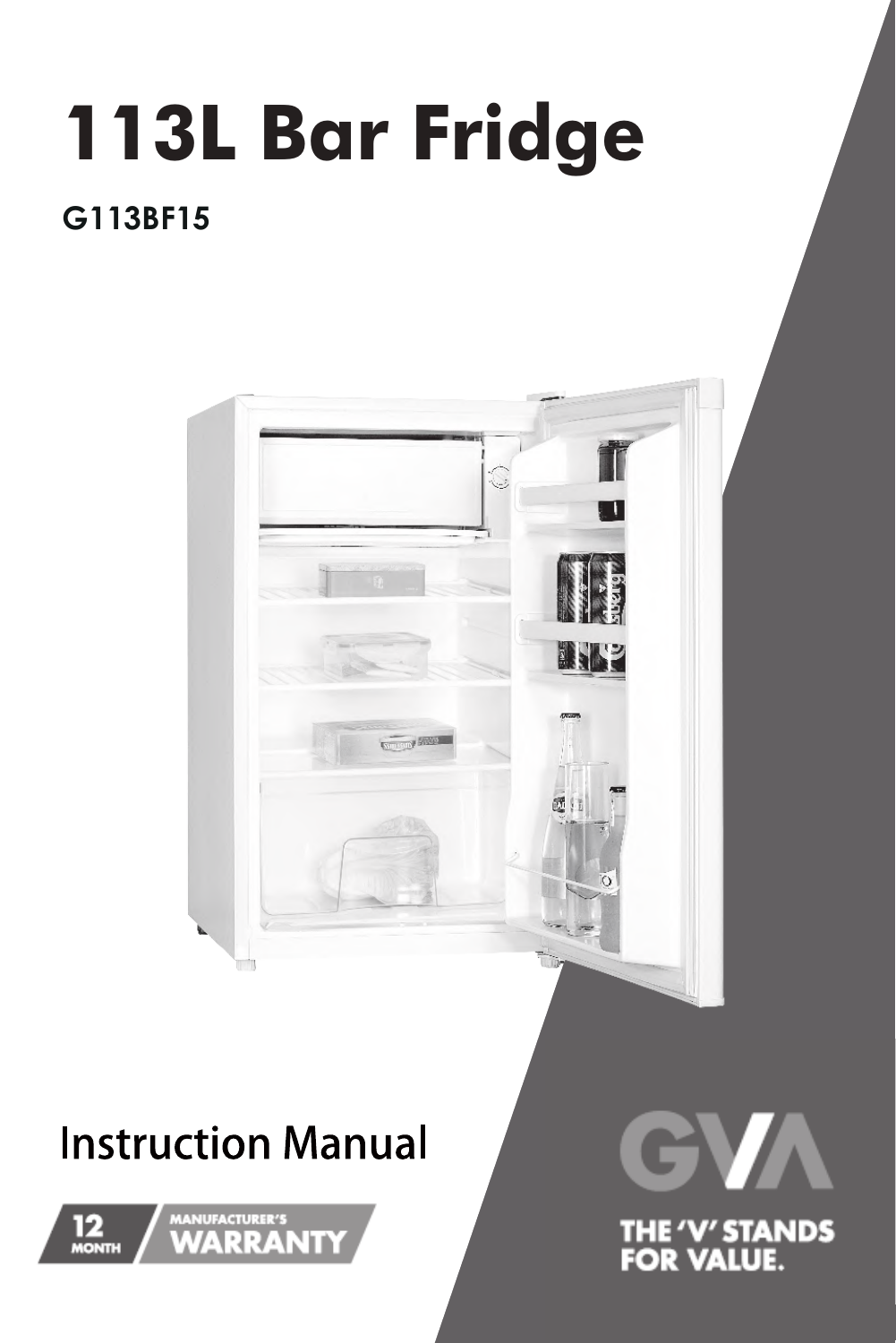### **Contents**

| Guide to the Appliance          | $\overline{2}$ |
|---------------------------------|----------------|
| Caring for the Environment      | 3              |
| Safety Information and Warnings | 4              |
| <b>Getting Started</b>          | 7              |
| <b>Operation Instructions</b>   | 13             |
| Troubleshooting                 | 14             |
| <b>Care and Maintenance</b>     | 16             |
| <b>Technical Specifications</b> | 18             |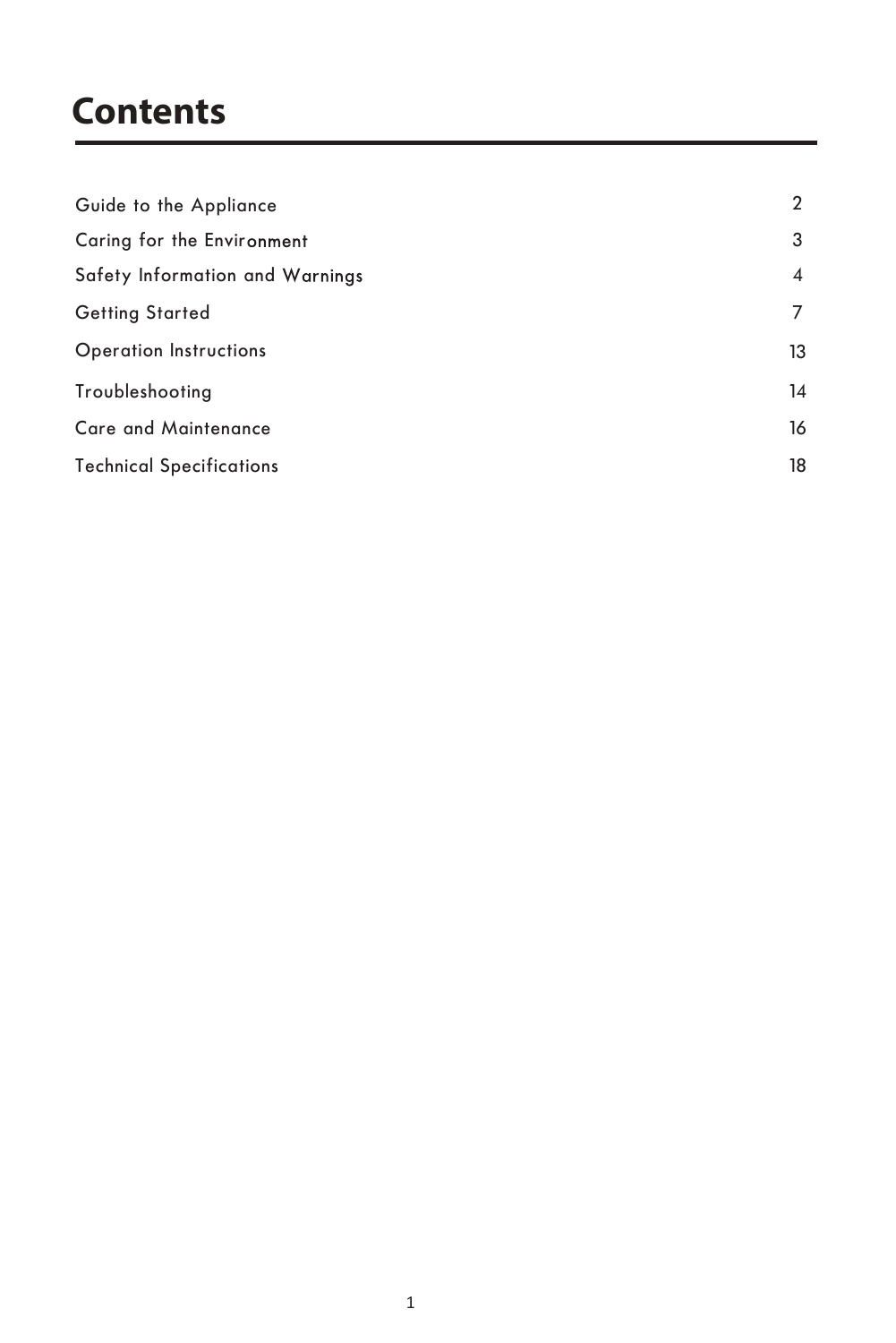## **Guide to the Appliance**

NOTE: Due to the production's improvement, the unit you purchased may vary slightly from below sketch.



- 1. Cabinet<br>2. Drip Tro
- Drip Tray
- 3. Shelf<br>4. Glass
- Glass Cover
- 5. Crispen Bin
- 6. Levelling Feet<br>7. Bottle Racks
- 7. Bottle Racks
- 8. Recessed Handle<br>9. Door Switch
- Door Switch
- 10. Temperature Control Knob
- 11. Evaporator compartment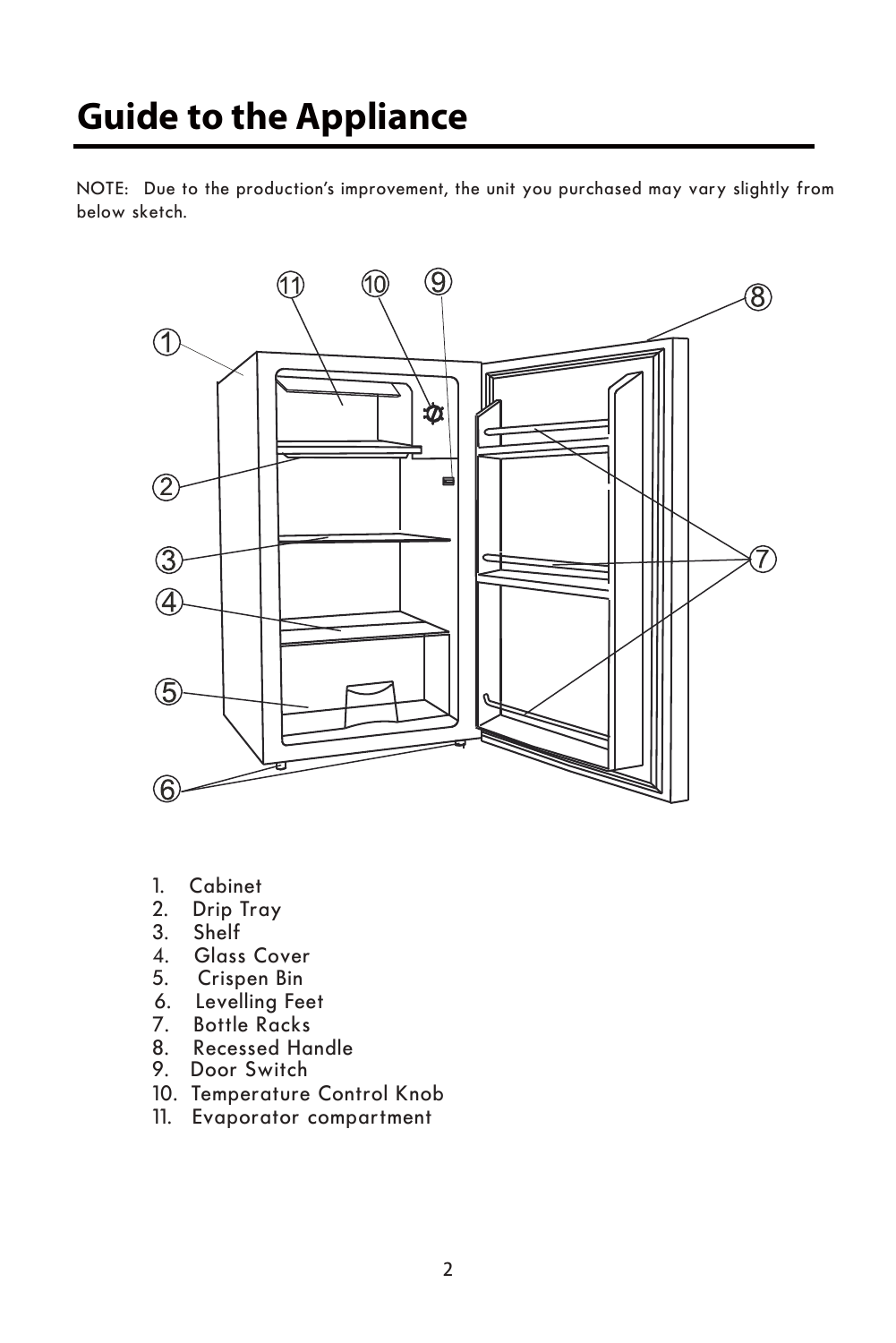## **Caring for the Environment**

Responsible disposal of the packaging

- **•** The packaging of your appliance has been selected from environmentally friendly materials and can usually be recycled. Please ensure these are disposed of correctly.
- **•** Plastic wrapping can be a suffocation hazard for babies and young children, please ensure all packaging materials are out of reach and are safely disposed of. Please ensure they are offered for recycling rather than throwing these materials away.

Responsible disposal of the appliance

- At the end of its working life, do not throw this appliance out with your household rubbish. An environmentally friendly method of disposal will ensure that valuable raw materials can be recovered and used again.
- **•** Electrical and electronic appliances contain materials and substances which, if handled or disposed of incorrectly, could be potentially hazardous on the environment and human health.
- **•** Observe any local regulations regarding the disposal of electrical consumer goods and dispose of it appropriately for recycling and recovery of the refrigerant. This appliance contains the flammable refrigerant isobutane (R600a) and cyclopentane (R141b) in the cabinet insulation, and must be disposed of in a separate waste collection. Contact your local authorities for advice on recycling facilities in your area.
- **•** Take care not to damage the pipework at the back of the appliance before or during transportation so that the refrigerant gas cannot escape.
- **•** The plug must be rendered useless and the cable cut off directly behind the appliance or the machine to prevent misuse.
- **•** DANGER. Risk of child entrapment: When discarding a fridge or freezer, make sure to take off the door and the spring action or bolt catch. Leave the shelves in place so that children cannot easily climb in, get trapped inside and suffocate.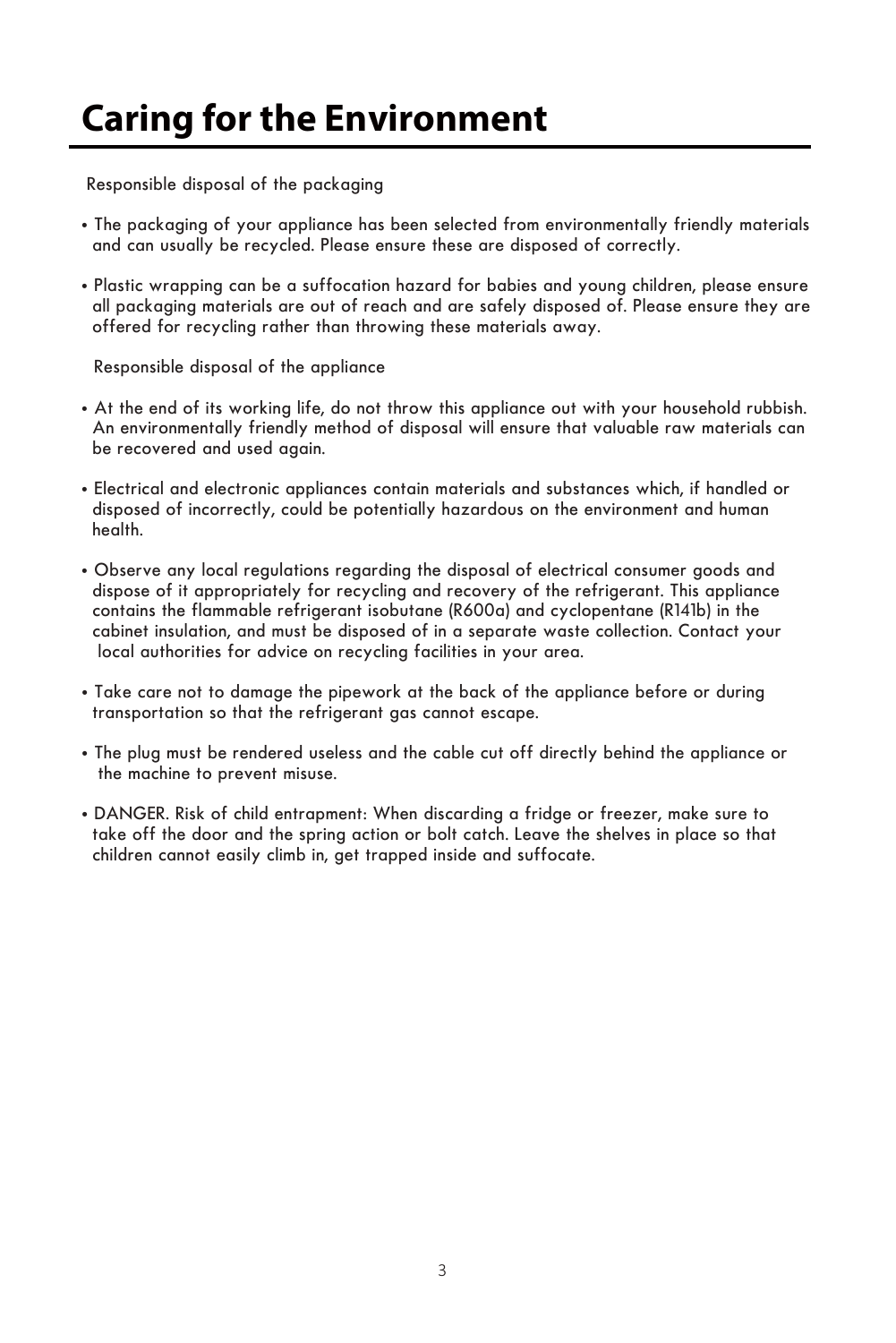## **Safety Information and Warnings**

Read this manual thoroughly before first use, even if you are familiar with this type of fire, electric shock and injury when correctly adhered to. product. We have provided many important safety statements in this manual concerning the use of this appliance. Always read and observe all safety statements. They reduce the risk of

Keep the manual in a safe place for future reference, along with the completed warranty card, purchase receipt and carton.

If applicable, pass these instructions on to the next owner of the appliance.



 Pay particular attention to safety messages that follow this safety alert symbol or the words DANGER ,WARNING or CAUTON. These words are used to alert you to a potential hazard that can seriously injure you and others.

 The instructions will tell you how to reduce the chance of injury and let you know what can happen if the instructions are not followed.

- DANGER means that failure to read this safety statement may result in severe personal injury.
- WARNING means that failure to read this safety statement may result in extensive product damage or serious personal injury.
- CAUTION means that failure to read this safety statement may result in minor or moderate personal injury, property or equipment damage.



CAUTION: Flammable Gas This symbol alerts you to take care as the appliance contains a flammable refrigerant. Do not expose it to high heat, sparks and open flames.

We assume no liability for any eventual damages caused by misuse of the appliance or noncompliance with the instructions in this manual.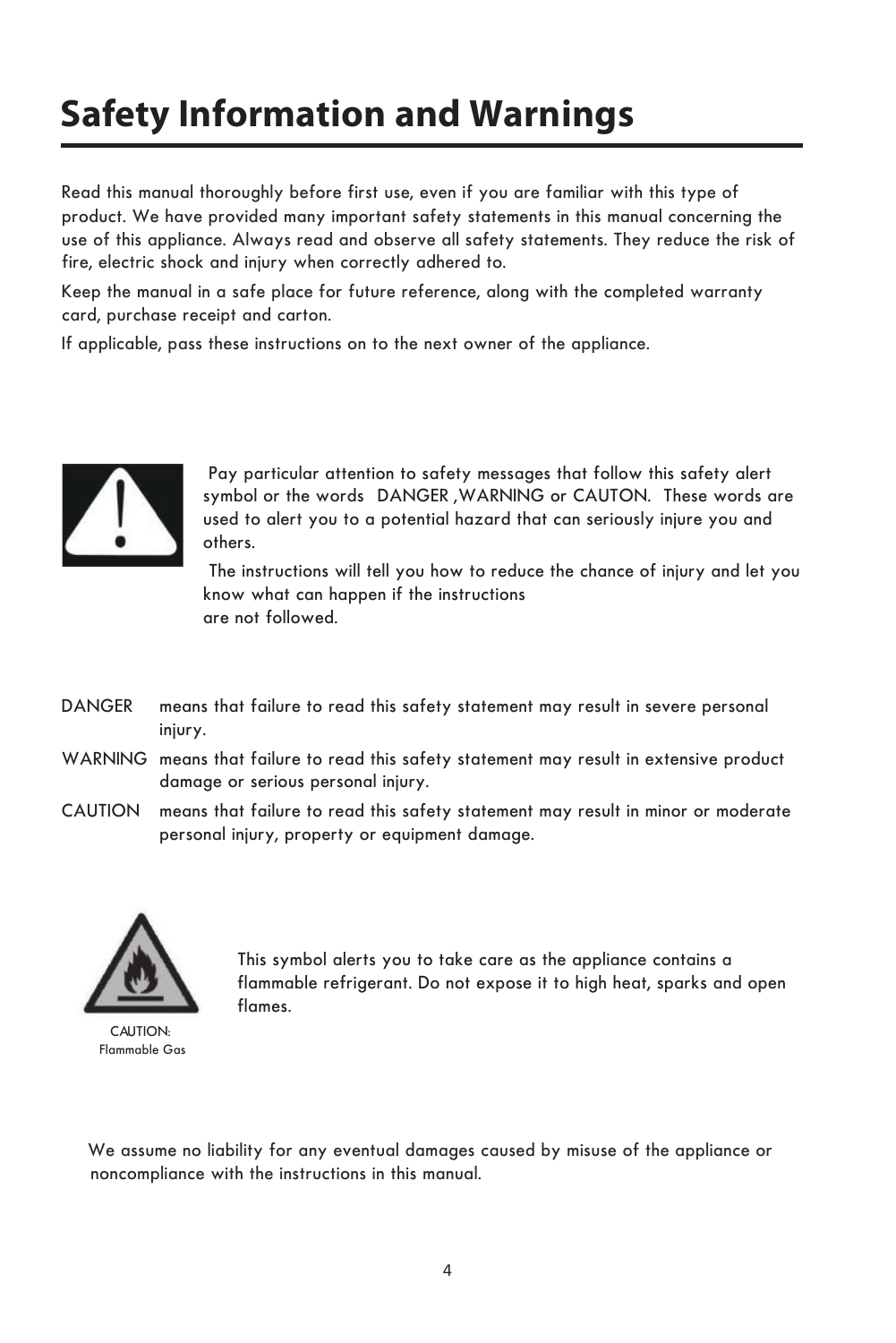## **Safety Information and Warnings**

## A WARNING A

#### Installation

- **•** Heavy: This appliance is heavy, take care when moving it. To avoid back or other injury, consider a two person lift or mechanical aid when installing it.
- Location: The room for installing appliance must be at least 1M<sup>3</sup>per 8g of refrigerant. The amount and type of refrigerant in the appliance can be found on the rating plate on the back of the appliance.
- **•** Moisture: Install the fridge in an indoor area protected from wind, rain, water spray or drips.
- **•** Heat: Do not install it next to an oven, grill or other source of high heat.
- Ventilation: To ensure proper ventilation, the front of the unit must be completely unobstructed. Keep any ventilation openings clear of obstructions. Choose a well ventilated area with temperatures above 16˚C and below 43˚C.
- **•** Refrigerant circuit: Do not damage the refrigerant circuit.
- **•** Level: Install the appliance level in order to ensure proper operation.Adjust the feet to level the appliance.
- **•** Pipes: Make certain that the pipes are not pinched, kinked or damaged during installations. Check for leaks after connection.

#### Electrical safety

- **•** Voltage: Make sure your outlet voltage and circuit frequency correspond to the voltage stated on the appliance rating label. Plug the bar fridge into a 220-240V, 50Hz, 3-prong, power outlet with a 15A fuse at the mains. The outlet must be properly earthed to the ground.
- **•** Separate circuit: Do not use an adaptor; do not use an extension cord. We recommend you connect the bar fridge to a separate circuit serving only this appliance. This provides the best performance and prevents overloading the house wiring circuits that could cause a fire hazard from overheating. Use a power point that cannot easily be turned off accidentally.
- **•** Power cord: Do not kink or damage the power cord. Do not leave it exposed or dangling. Secure it behind the unit so no one steps on or places anything on the cord or against it. Never unplug the unit by pulling the cord. Always grip the plug firmly and pull straight out from the power point.
- **•** Damaged cord: Do not use a cord that shows cracks or abrasion damage along its length or at either end. If the power cord is damaged, it must be replaced by the manufacturer or its service agent. Contact the after sales support line to have it replaced.
- **•** Electrical work: If the installation of this appliance requires any electrical work, make sure it is carried out by a qualified electrician.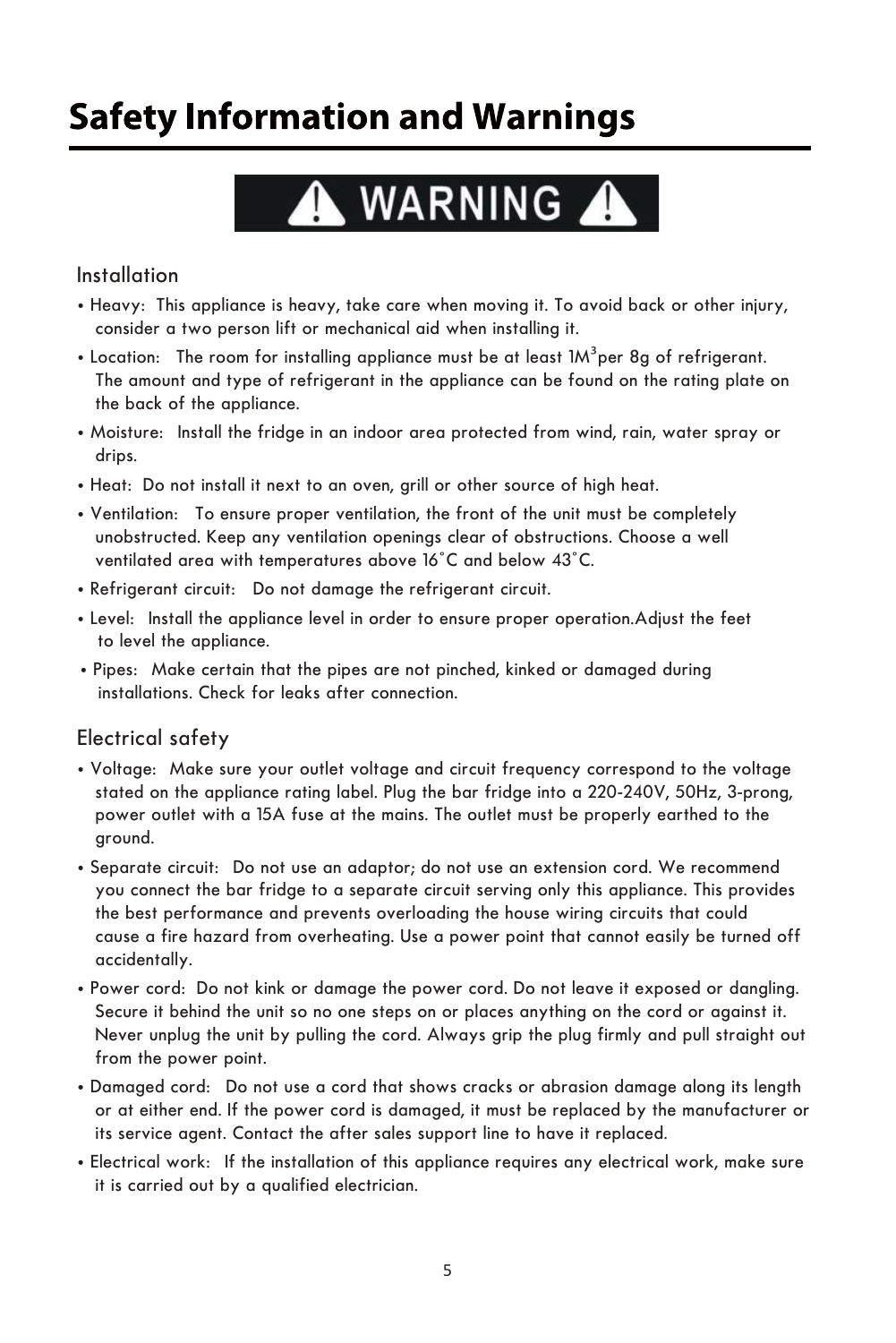## **Safety Information and Warnings**

## **DANGER**

Usage conditions and restrictions

- This appliance is intended to be used in household and similar applications such as:
	- 1) Staff kitchen areas in shops, offices and other working environments;
	- 2) Farm houses and by clients in hotels, motels and other residential type environments;
	- 3) Bed and breakfast type environments;
	- 4) Catering and similar non-retail applications.
- Intended purpose: Do not use this appliance for anything other than its intended purpose, and only use it as described in this manual. Do not attempt to alter or modify this appliance in any way.
- partments of the appliance, unless they are specifically recommended in this manual. • Electrical type appliances: Do not use any such appliances inside the food storage com-
- Usage restrictions: The appliance is not intended for use by persons (including children) with reduced physical, sens ory or mental capabilities, or lack of experience and know ledge, unless they have been given supervision or instruction concerning use of the appliance by a person respon sible for their safety.
- Children: Supervise children to ensure they do not play with the fridge. Never allow children to operate, play with or crawl inside the bar fridge.

Cleaning and maintenance

- Disconnect: Unplug the bar fridge or disconnect power before cleaning or servicing. Failure to do so can result in electrical shock, injury or death. Do not connect or disconnect the electric plug when your hands are wet.
- Flames: Do not let open flames or ignition sources enter the appliance.
- Flammable/explosive substances:Never clean this appliance with flammable fluids. Do not store explosive substances such as aerosol cans with a flammable propellant in this appliance. The fumes can create a fire hazard or explosion caused by electric sparks.
- Solvents: Do not use solvent based cleaning agents or abrasives on the interior. These cleaners may damage or discolour the interior.
- Defrosting aids: Do not use mechanical devices, steam cleaners or other means to accelerate the defrosting process. Never use a sharp or metal instrument to remove frost as it may damage the cooling system and will void the warranty. We recommend using a plastic scraper.
- specifically recommended in this manual . Refer all other servicing to a qualified technician, • Service: Do not attempt to repair or replace any part of the bar fridge unless it is or contact the after sales support line for advice on repair or replacement. It is hazardous for anyone other than an Authorised Service Person to service this appliance. In Queensland - the authorized Service Person MUST hold a Gas Work Authorisation for hydrocarbon refrigerants, to carry out Servicing or repairs which involve the removal of covers.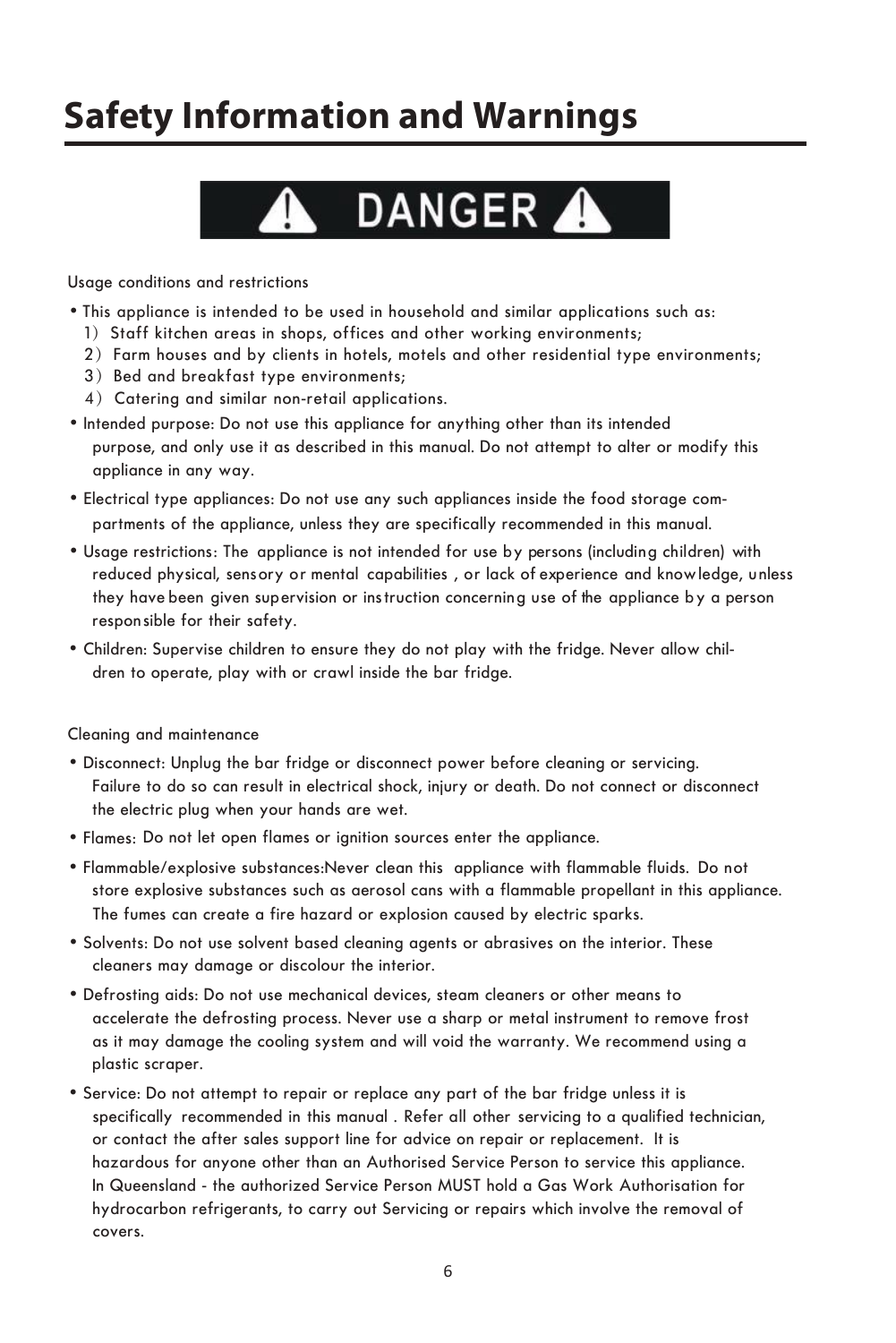Before first use

- Unpack the appliance but keep all packaging materials until you have made sure your new bar fridge is undamaged and in good working order.
- Plastic wrapping can be a suffocation hazard for babies and young children, so ensure all packaging materials are out of their reach.
- Check to ensure you have all the parts listed , plus an instruction manual and a warranty certificate.
- Read this manual to familiarise yourself with all the parts. Pay particular attention to the safety instructions on the previous pages.
- Unwind the cord to its full length and inspect it for damage. Do not use the appliance if the appliance or its cord have been damaged. In case of damage, contact our after sales support line for advice on examination, repair or return of the damaged product.
- Make sure the bar fridge is disconnected from the power supply before cleaning the interior surfaces with lukewarm water using a soft cloth to remove any dust from transit and storage. Dry the appliance thoroughly.
- Your bar fridge has the capability of the door opening from the right or left side. If your setup requires reversal of the door swing, follow the instructions on page 9.

Overloading the fridge will affect cold air circulation and cooling performance. We therefore recommend you only load the fridge up to about 70% of its storage volume, always leave some space around food stored, and do not use containers that are too large and block ventilation openings.

Installing the bar fridge

- Before installing your new upright bar fridge, read all safety instructions in this manual, especially the sections on electrical safety and installation . Then follow the instructions below.
- This appliance is designed to be freestanding only and should not be recessed or built in.
- Place the bar fridge on a sturdy, level floor that is strong enough to support the unit when it is fully loaded.
- DO NOT install the appliance directly on carpeting or soft material. Carpeting must be removed or protected by a metal or wood panel beneath the appliance, which extends at least the full width and depth of the appliance. NOTE: Ensure that the appliance does not stand on the electrical supply cable. Parts which heat up should not be exposed. Whenever possible , the back of the appliance should be close to a wall but leaving the required distance for ventilation.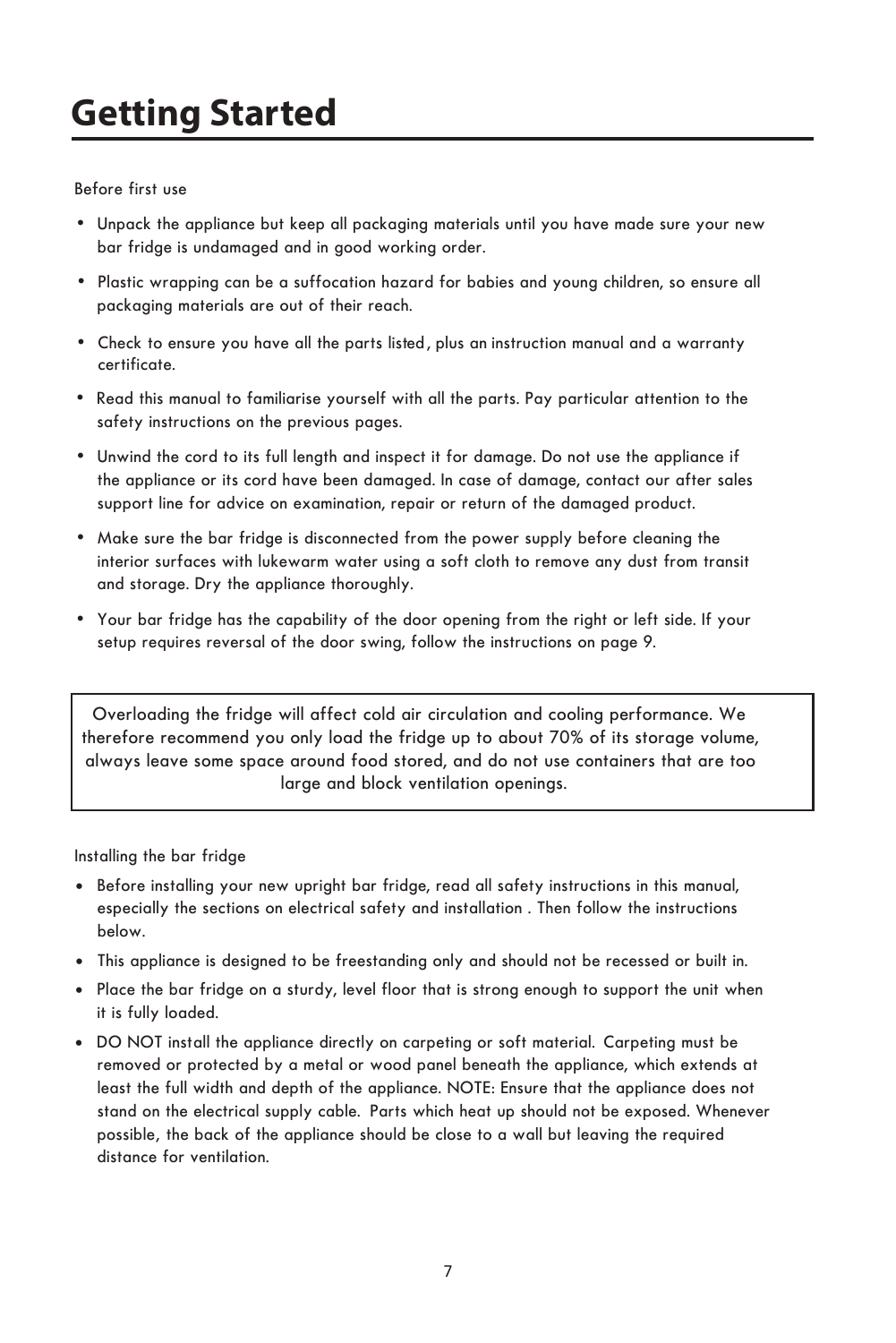- Locate the bar fridge:
	- Away from direct sunlight, which may affect the acrylic coating.
	- Away from sources of heat (stove, heater, radiator, dishwasher, etc.),which may increase power consumption.
	- In an area without extreme cold ambient temperatures, which may affect cooling performance.
	- In a cool, well ventilated area, without excessive moisture and high humidity.
- Installing the unit in the coolest area of the room will save energy consumption and running costs.
- To ensure correct operation, this appliance must not be located where the temperature will be below 10°C or above 43°C.
- Ensure there are no obstructions that could p revent the fridge door from closing.
- To level the bar fridge, adjust the levelling legs at the bottom of the unit.
- The refrigerator must have at least 50mm clearance between the rear of the appliance and the wall, 25mm between the sides and wall, and the space above the top should be at least 25mm. Ensure that there is enough spacing to open the door to 160°.
- Before plugging in your new bar fridge, let it stand upright for approximately 2 hours. This will allow the refrigerant gases to settle into the compressor and reduce the possibility of a malfunction in the cooling system from handling during transportation.
- The Bar Fridge is suitable for connection to 220-240VAC 50Hz supply. The Bar Fridge must be plugged into a dedicated individual 220-240VAC main socket outlet.
- about your setup, direct any questions concerning power and/or grounding to a certified • Plug the unit into an exclusive, properly installed and earthed wall outlet. Do not under any circumstances cut or remove the third (ground) prong from the power cord. If in doubt electrician.
- Do not use an extension cord or an adapter plug.
- Secure the bar fridge's supply cord behind the unit. Do not leave it exposed or dangling to prevent injury and accidental disconne ction from the power supply.
- NOTE: After plugging the appliance into a wall outlet, allow the unit to cool down for two to 3 hours before placing food in the refrigerator compartment.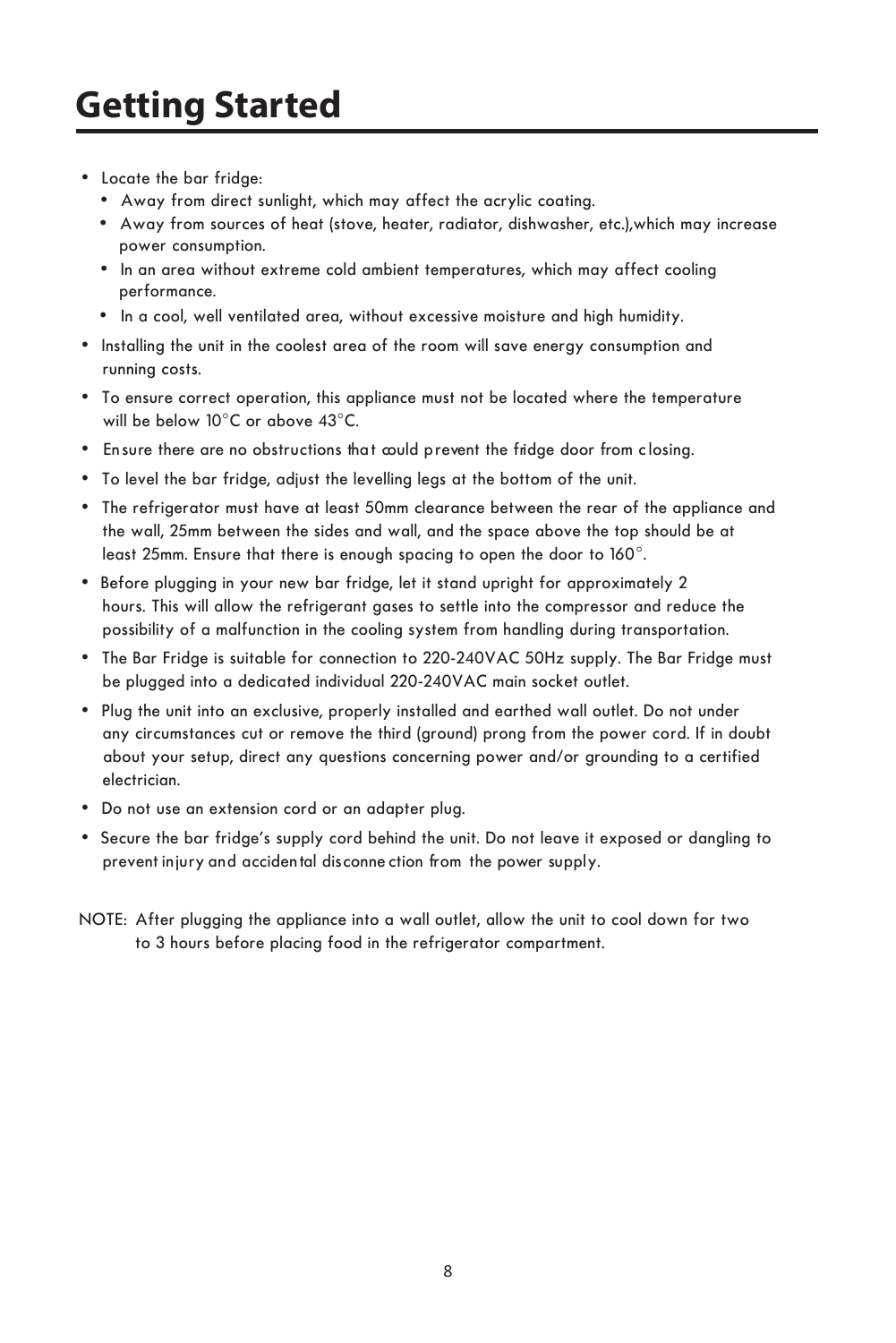#### Reversing the Door Swing

Tools required: Phillips style screwdriver / Flat bladed screwdriver / Hexagonal spanner

- - Ensure the unit is unplugged and empty.
	- Adjust the two levelling feet to their highest position.
	- To take the door off it is necessary to tilt the unit backwards. You should rest the unit on something solid so that it will not slip during the door reversing process.
	- All parts removed must be saved to do the reinstallation of the door.
	- Do not lay the unit flat as this may damage the coolant system.
	- We recommend that 2 people handle the unit during assembly.
- 1. Tilt the unit slightly towards the rear and prop it securely. Two people are required to tilt the unit during the door reversal process.
- (Í
- 2. Remove the top right hinge cover.



3. Undo the screws. Then remove the hinge bracket.

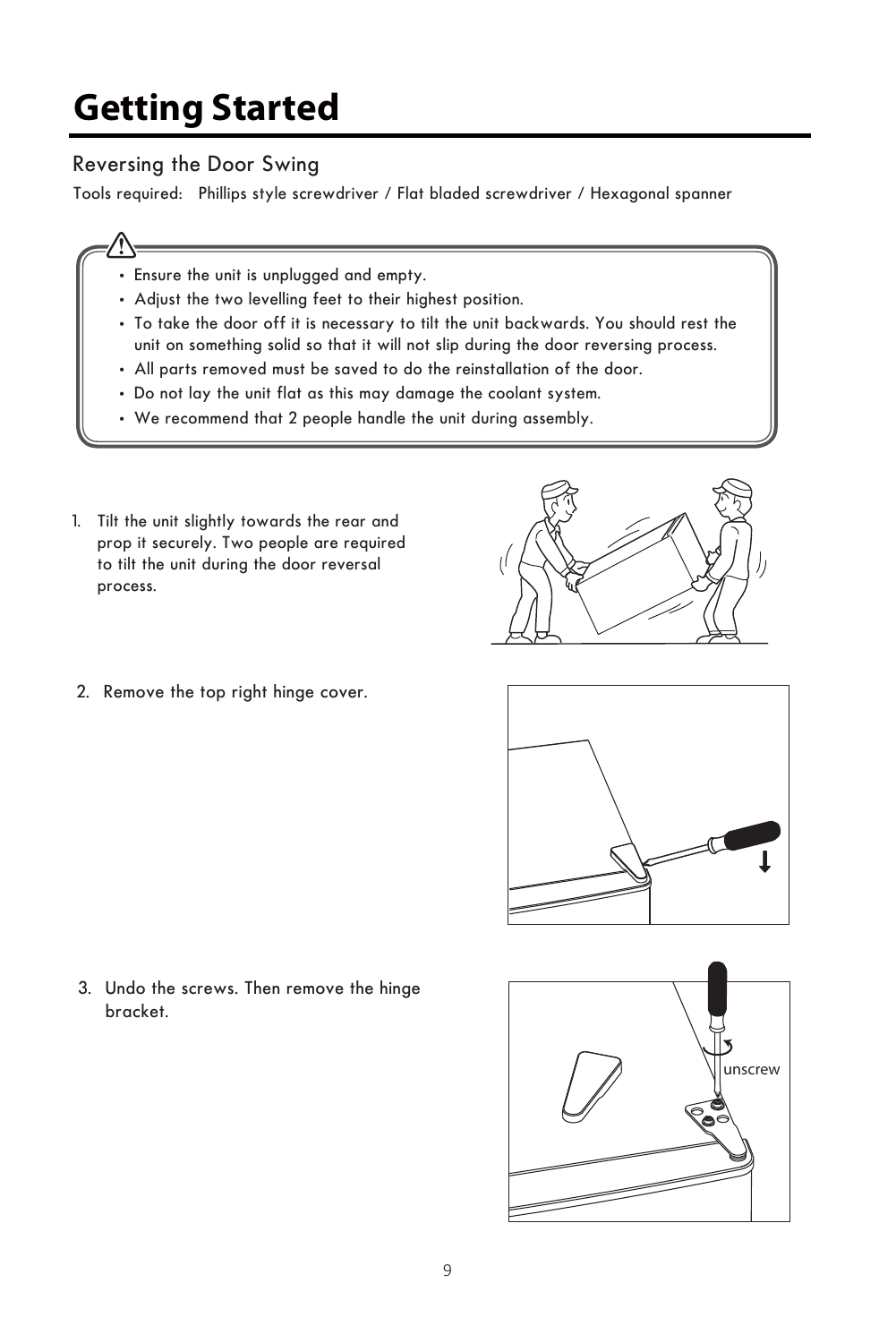4. Remove the top left screw cover.

5. Move the core cover from left side to right side. And then lift the door and place it on a padded surface to prevent it from scratching.





6. Remove the screws and bottom hinge. Then remove the **ZdSZNU** feet from both side.



7. Unscrew and remove the bottom hinge pin, turn the bracket over and replace it.



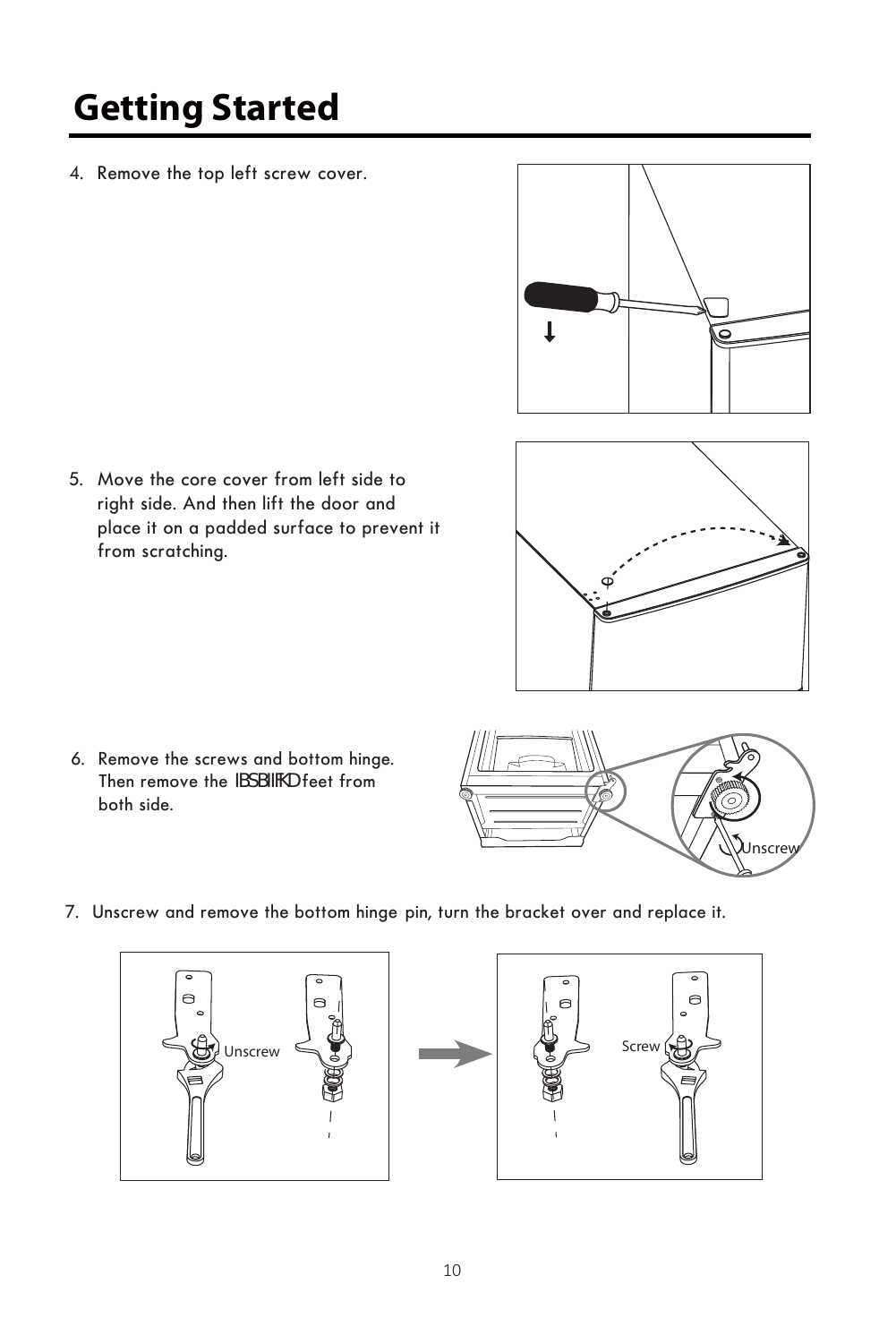- 8. Refit the bracket fitting the bottom hinge pin. Replace both levelling feet. Transfer the door to the proper position.
- 9. Place the door back on. Ensure the door is aligned horizontally and vertically so that the seals are closed on all sides before finally tightening the top hinge.
- 10. Insert the hinge bracket and screw it to the top of the unit.
- 11. Use a spanner to tighten it if necessary.

12. Put the hinge cover and the screw cover back.

13. With the door closed, check that the door is aligned horizontally and vertically and that the seal is closed on all sides before finally tightening the bottom hinge. Re-adjust the levelling feet as needed.







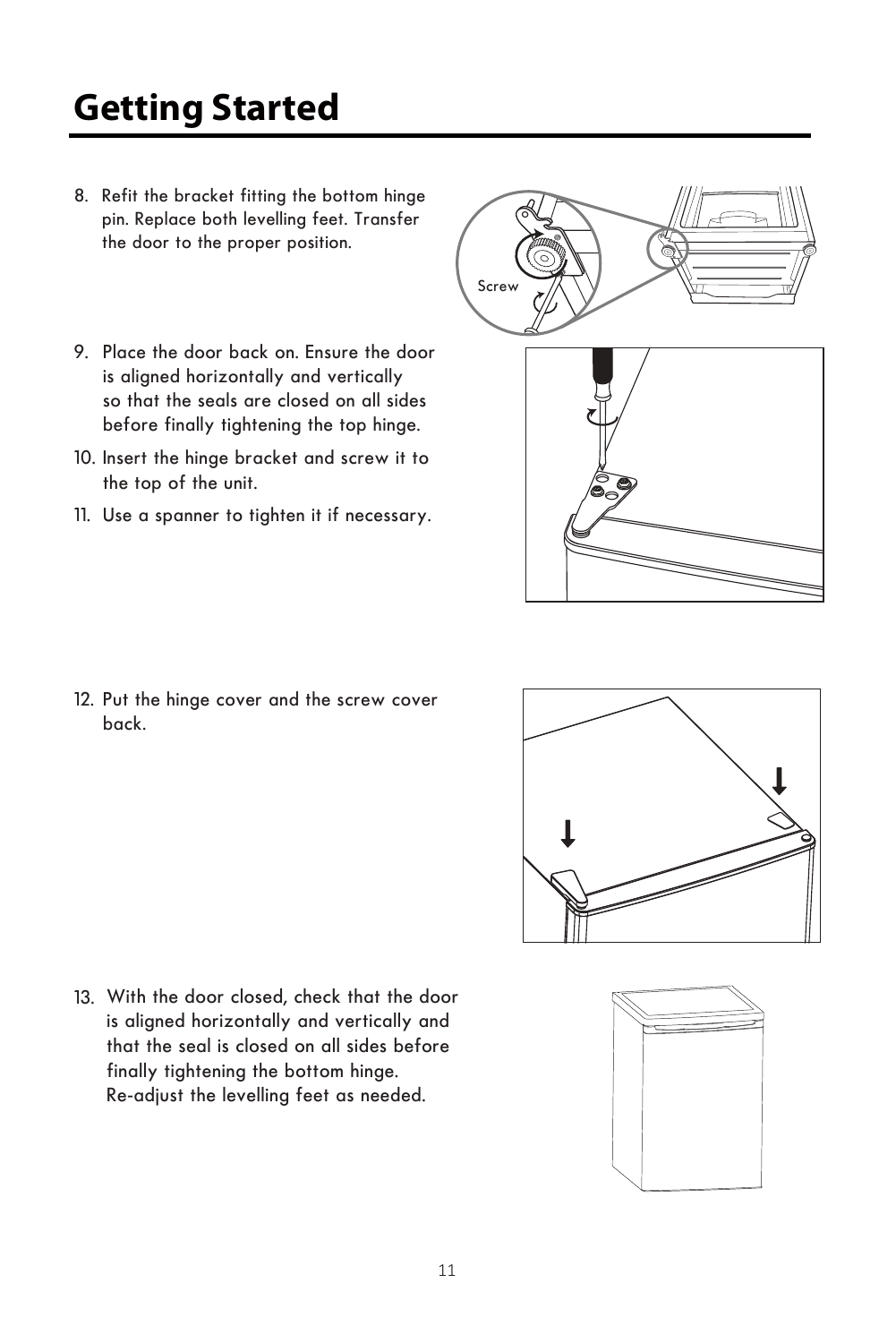#### Temperature control

•The control for regulating the temperature inside the refrigerator is located on the upper right hand side of the compartment.

- •Position "0" means OFF.
- •Turning clockwise in direction will turn the refrigerating unit ON.
- •Position "1" means: Highest temperature, warmest setting.
- •Position "5" means: Lowest temperature, coldest setting.
- •At a low ambient temperature of around 16°C, setting "1" should be selected.
- •At ambient temperatures of around 25°C, select setting "2-3". If you require a lower temperature, select setting "4" or "5".

NOTE: High ambient temperatures (e.g. on hot summer days) and a cold setting on the temperature regulator (position 5) can cause the compressor to run continuously. Reason: when the ambient temperature is high, the compressor must run continuously to maintain the low temperature in the appliance.

- •The temperature will be affected by: Room temperature, how often the door is opened and location of the appliance.
- •In determining the correct temperature control setting, all these factors have to be considered and some experimentation may be necessary.
- NOTE: If the unit is unplugged, turned off or has lost power, you must wait three to five minutes before restarting the unit. If you attempt to restart before this time delay, the unit will not start.

#### Fresh food storage

The fresh food (refrigerator) compartment is suitable for short-term storage of fresh food. The temperature inside varies depending on the amount of food stored and the frequency of door opening.

space around items for cold air flow. In order to maintain good cooling efficiency and save energy, we recommend you do not open the door for too long or too often. Do not overload the bar fridge, and keep enough

#### Normal Operating Sounds

The following noises are characteristic of refrigeration appliances:

splashing noises. Even after the compressor has been switched off, this noise may still occur Bubbling/Splashing: When refrigerant flows into thin tubes, you may hear bubbling or Clicks: Whenever the compressor is switched on or off, a click sound may be heard. Humming: As soon as the compressor is in operation, you may hear it humming. for a short time.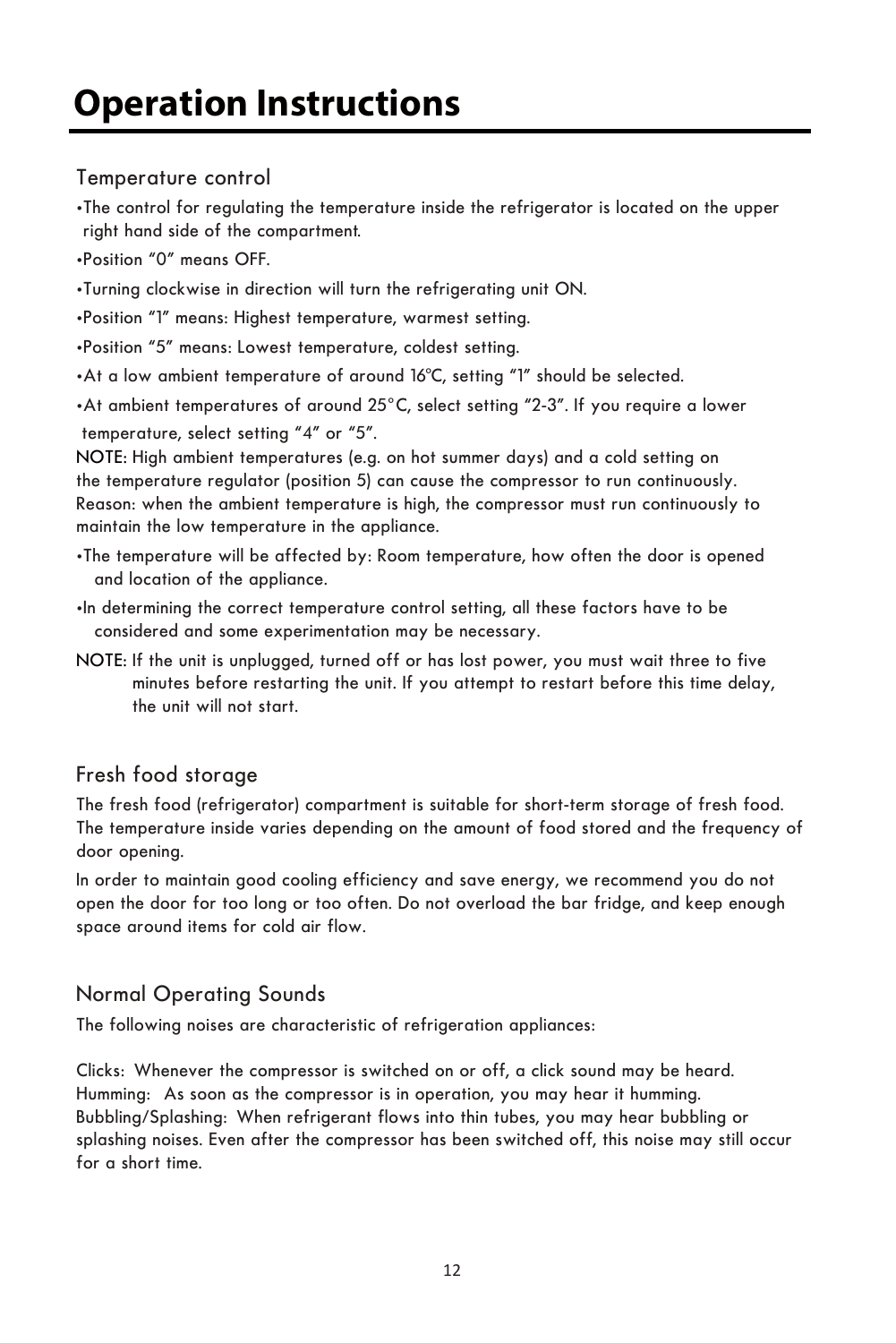## **Troubleshooting**

If you experience a problem with your bar fridge, check in the following table for solutions to help you solve the problem. If after these checks you still have a problem with your bar fridge, call the after sales support line for advice.

| Problem                                                     | Possible cause                                                                                                                                                                            |
|-------------------------------------------------------------|-------------------------------------------------------------------------------------------------------------------------------------------------------------------------------------------|
| The fridge does not operate.                                | . It is not plugged in. Ensure it is properly plugged in and<br>there is power at the socket (plug another appliance into<br>the outlet to check).                                        |
|                                                             | . The circuit breaker tripped or has blown a fuse.                                                                                                                                        |
|                                                             | . The fridge temperature control is set to OFF.                                                                                                                                           |
|                                                             | •A general power outage has cut power to your home<br>(check the household lights).                                                                                                       |
| The fridge temperature is not                               | . The room temperature is hotter than normal.                                                                                                                                             |
| cool enough.                                                | • A large amount of food has been added at once.                                                                                                                                          |
|                                                             | .The door is opened too often.                                                                                                                                                            |
|                                                             | .The door is not closed completely.                                                                                                                                                       |
|                                                             | . The temperature control is not set correctly.                                                                                                                                           |
|                                                             | •The door gasket does not seal properly.                                                                                                                                                  |
| There are vibrations.                                       | •The fridge is not level.                                                                                                                                                                 |
| The fridge seems to make too<br>much noise.                 | • A rattling noise may come from the flow of the<br>refrigerant, which is normal. A popping and crackling<br>noise may be caused by the contraction and expansion<br>of the inside walls. |
|                                                             | . The fridge is not level, or is touching other furniture.                                                                                                                                |
|                                                             | .Bottles or packages inside the fridge are touching each<br>other.                                                                                                                        |
| The door will not close                                     | .The fridge is not level.                                                                                                                                                                 |
| properly.                                                   | . The door was reversed and is not properly installed.                                                                                                                                    |
|                                                             | . The gasket is dirty or bent.                                                                                                                                                            |
|                                                             | · The shelves, racks or crisper are out of position.                                                                                                                                      |
| The fridge door will not open.                              | .If the door has just been opened, leave it for a few<br>minutes to allow the air pressure to equalise before<br>trying again.                                                            |
| Moisture forms on the inside<br>or outside walls of the bar | . Hot and humid weather increases the internal rate of<br>frost build-up. This is normal.                                                                                                 |
| fridge.                                                     | .Open the door less often and make sure it is always<br>properly closed.                                                                                                                  |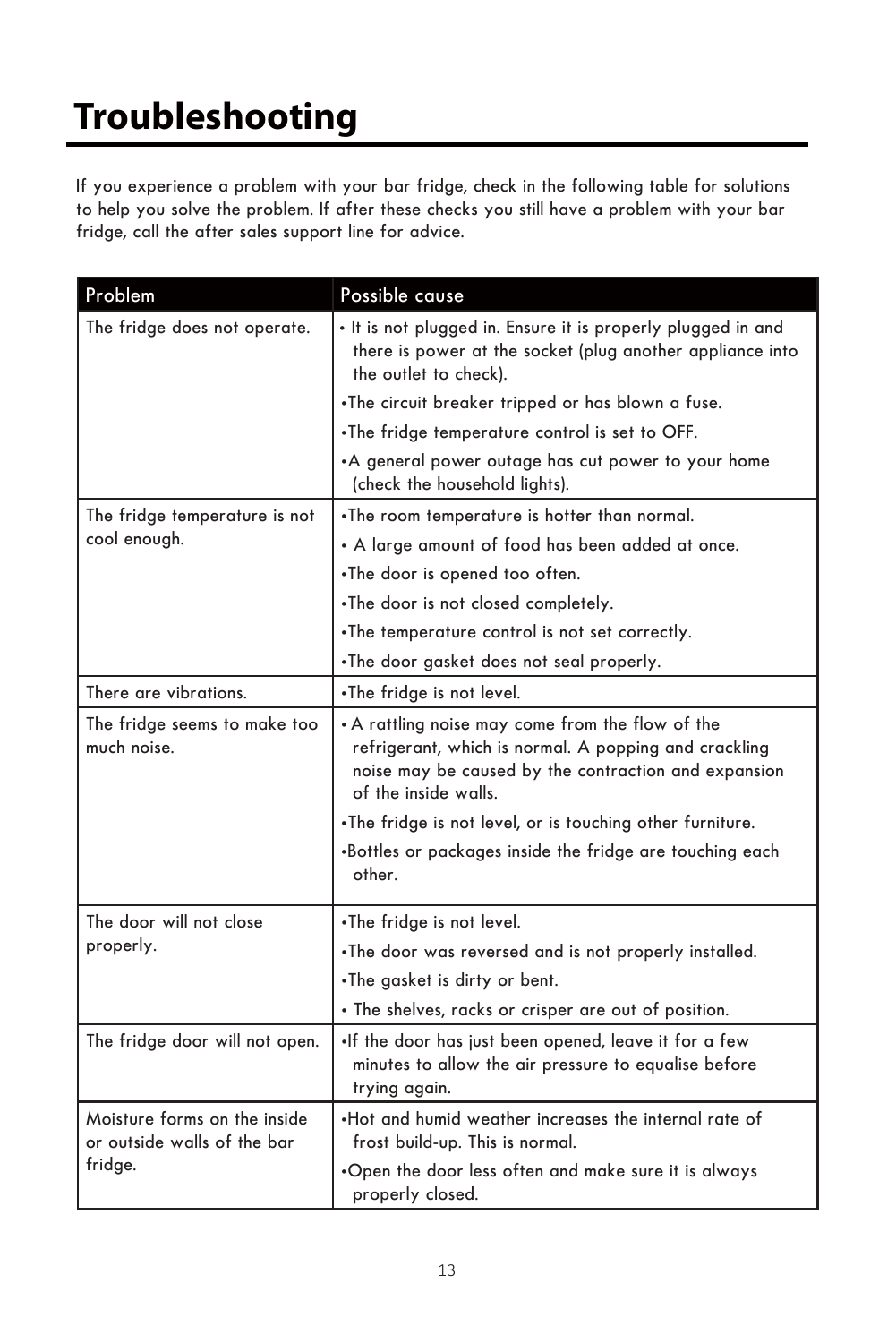| The external fridge surface is<br>warm.  | . The exterior walls can be warmer than room<br>temperature. This is normal while the compressor works<br>to transfer heat from inside the fridge cabinet. |
|------------------------------------------|------------------------------------------------------------------------------------------------------------------------------------------------------------|
| Excessive frost and ice has<br>built up. | •The fridge door has been left open.                                                                                                                       |
|                                          | •Something is preventing the door from closing.                                                                                                            |
|                                          | •The door gasket is dirty or damaged.                                                                                                                      |
|                                          | .Make sure to defrost the fridge regularly.                                                                                                                |
| The compressor runs<br>continuously.     | . The temperature is set too cold: select a lower (warmer)<br>setting.                                                                                     |
|                                          | •The door is open, or something is obstructing proper<br>door closure.                                                                                     |
|                                          | •The door gaskets are worn, dirty or damaged.                                                                                                              |
|                                          | . Large quantities of food have been added to the fridge.                                                                                                  |
|                                          | . The room temperature is hotter than usual.                                                                                                               |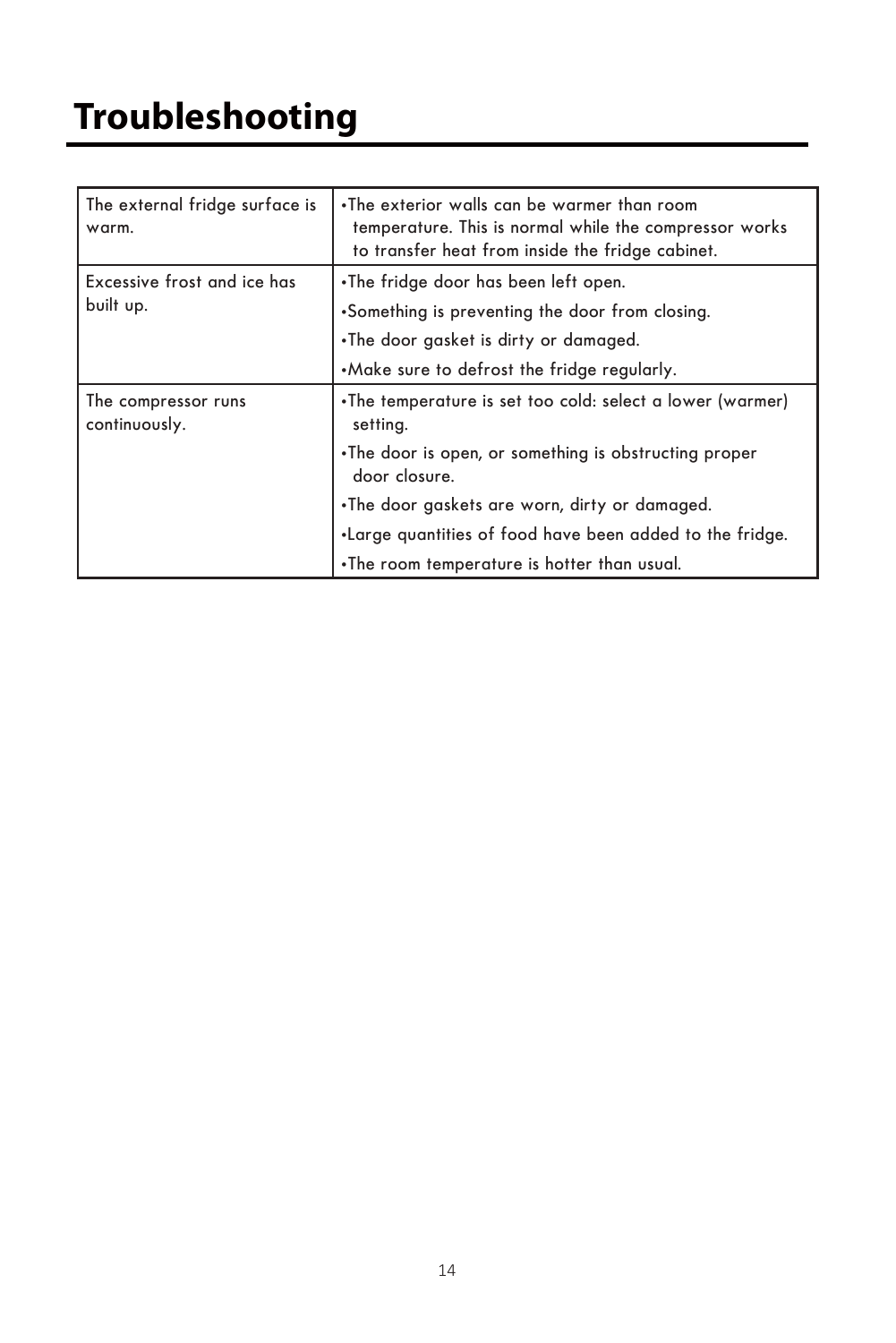## **Care and Maintenance**

#### Defrosting the bar fridge

When? For the most efficient operation and minimum energy consumption, defrost the bar fridge when the frost accumulated on the evaporator is about 5mm thick.

How?Turn the thermostat dial to the [0] position and unplug the bar fridge. Remove perishable food items from the fridge and keep them in another fridge or cooler bag to protect the food.

Defrosting usually takes a few hours. After defrosting, dry the food compartments and return the thermostat dial to the desired position.

To defrost quickly, remove all foods from the fridge and leave the door open.

CAUTION: Do not use boiling water because it may damage the plastic parts. Never use a sharp or metallic instrument to remove frost as it may damage the cooling system. Use a plastic scraper, if required.

#### Cleaning the bar fridge

- •CAUTION: Before cleaning the fridge, make sure to turn the temperature control to the [0] position, unplug the bar fridge and remove the food and shelves.
- •Wash the inside surfaces with a warm water and baking soda solution. The solution should be about 2 tablespoons of baking soda to 1.2L of water. Wring excess water out of the sponge or cloth before cleaning around the temperature control or any electrical parts.
- •Clean the shelves and inside fridge, as well as the outside of the fridge, with a mild detergent solution and warm water. Rinse and dry thoroughly.
- •Never use acids, chemical thinners, petrol, benzene or the like for cleaning any part of the bar fridge.
- •It is advisable to periodically clean the refrigeration system at the back of the appliance with a duster or vacuum cleaner.

#### Power failure

Most power failures are corrected within a few hours and should not affect the temperature of your fridge if you minimise the number of times the door is opened. If the power is going to be off for a longer period of time, take appropriate steps to protect your food.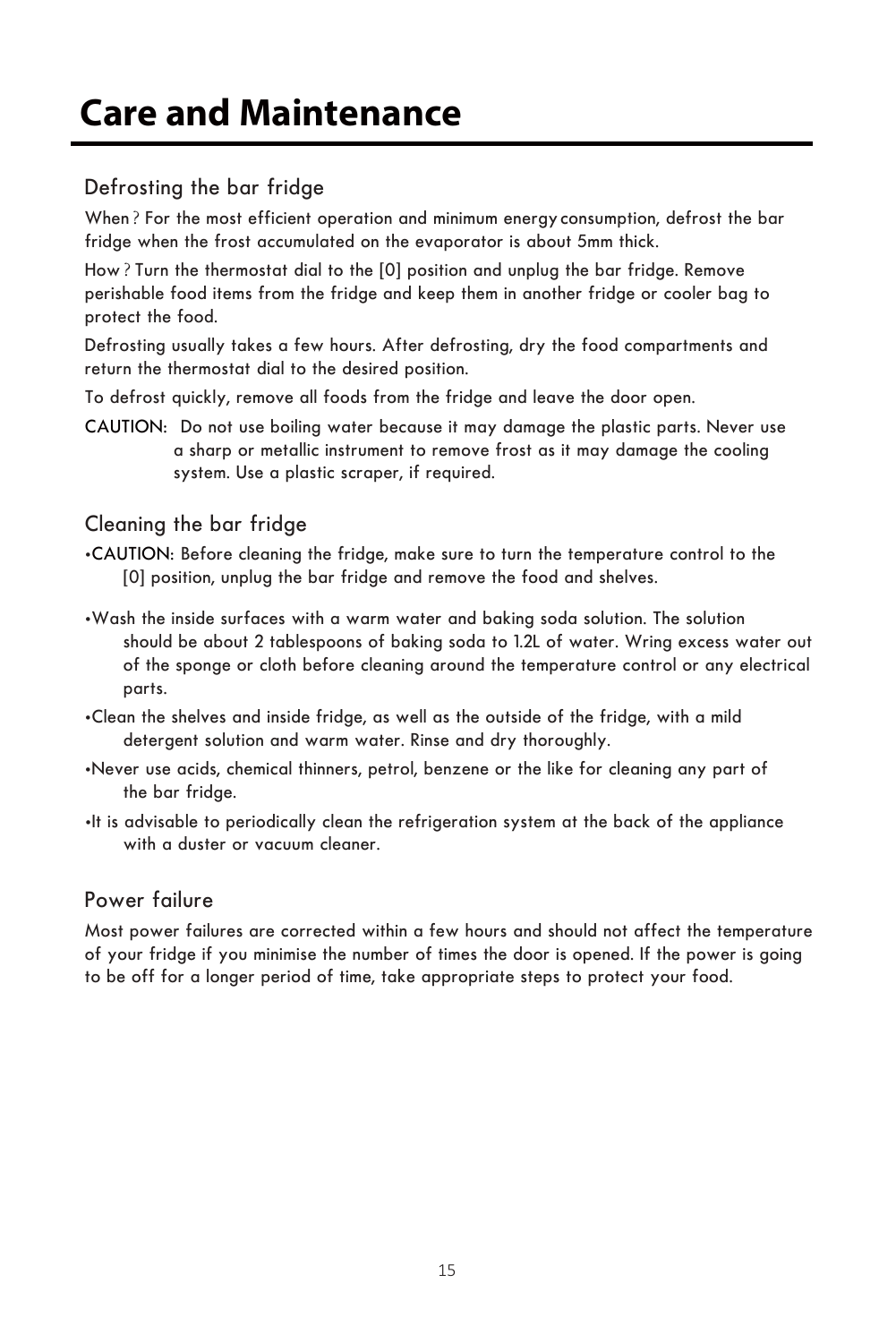## **Care and Maintenance**

#### Energy saving tips

- •Place the fridge in the coolest area of the room, away from heat-producing appliances and out of direct sunlight.
- •Let hot foods cool down a little before placing them into the fridge. Overloading the fridge forces the compressor to run longer.
- •Wrap foods properly and wipe containers dry before placing them in the fridge. This cuts down on frost build-up inside the fridge.
- Liners interfere with cold air circulation, reducing cooling efficiency. •Do not line any fridge storage bin with aluminum foil, wax paper or paper towels.
- •Do not leave the fridge door open for longer than required.

#### When away on holidays

**•**Short holidays: leave the fridge operating during vacations of less than three weeks.

**•**Long holidays: if the appliance will not be used for several months, remove all food, unplug the unit and thoroughly clean and dry the interior. To prevent odour and mould growth, block the door open slightly.

#### Moving the bar fridge

- •Remove all food from inside the fridge, tape the door shut and securely tape down all loose items inside. Turn the levelling feet up to the base.
- •We recommend moving the fridge in its original packaging. Otherwise, make sure to protect the outside of the fridge with a blanket or similar item during transportation.

•Do not apply force on any external part such as pipes, condenser or door when moving.

•Ensure the fridge stays secure in an upright position; do not tilt it for more than 45 ° from upright.

#### Switching off the appliance

not going to be used for an extended period: To switch off the appliance, turn the temperature regulator to position"0".If the appliance is

- •Remove all refrigerated items
- •Switch off the appliance by turning the temperature regulator to position "0"

•Remove the mains plug or switch off or disconnect the electricity supply.

•Clean thoroughly.

•Leave the door open to avoid the build up of odours.

•Once the unit has been turned off, allow the unit to settle down for about 10 minutes before turning the unit on. This will prevent the compressor from being damaged.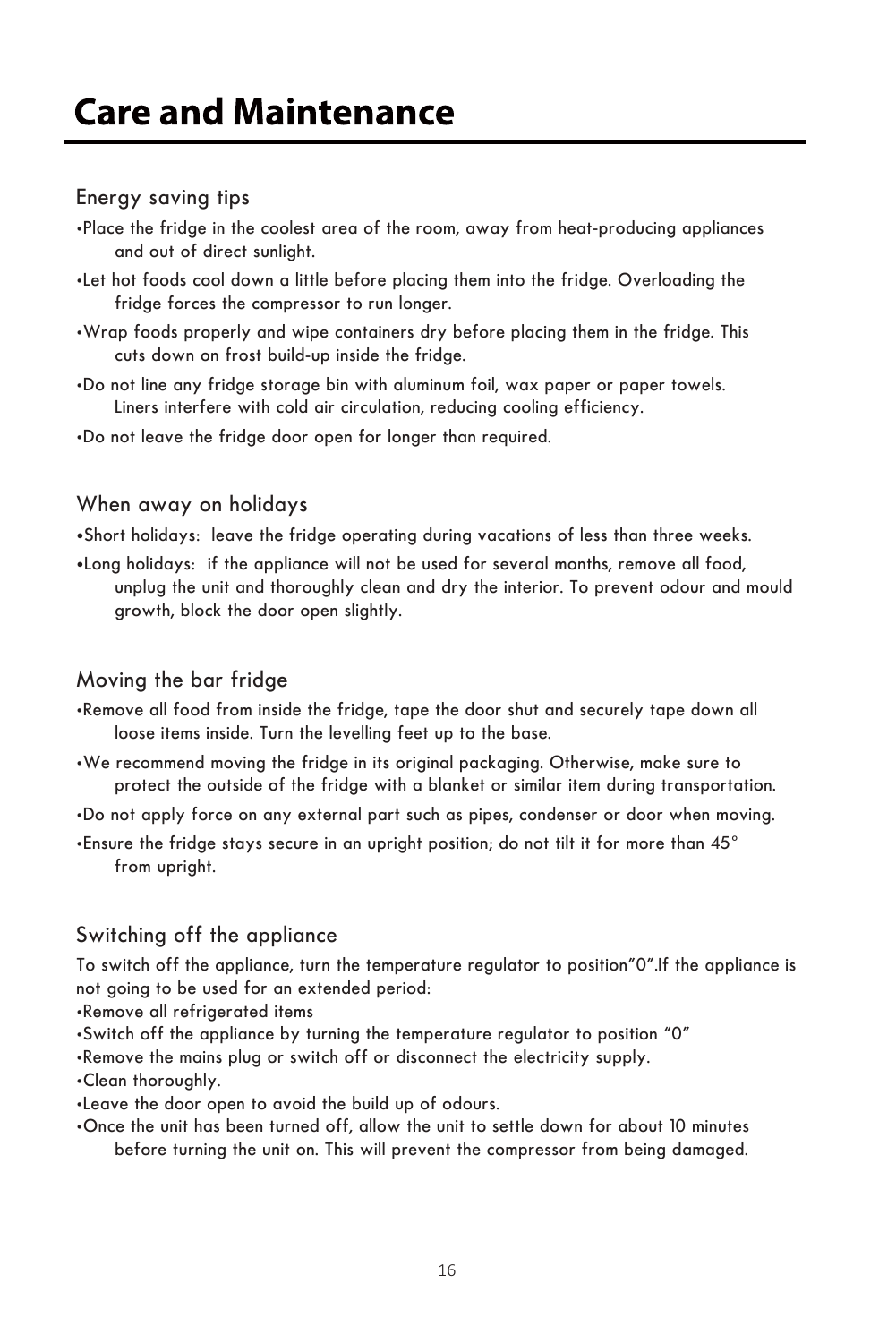## **Care and Maintenance**

#### Replace the lamp

appliance from the mains power supply. Caution! Before replacing the lamp, disconnect the

Lamp specification is listed in rating label. Follow below process to replace the lamp:

- 1. Set the temperature regulator to position "0" to switch off the appliance.
- 2. Unplug the appliance to make sure the appliance is disconnected from the mains power supply.
- 3. Remove the lamp cover.
- 4. Unscrew the lamp.
- 5. Fit the new lamp according to the rever site process, then replace the lamp cover.
- 6. Plug in the appliance and set the temperature regulator to the right position.



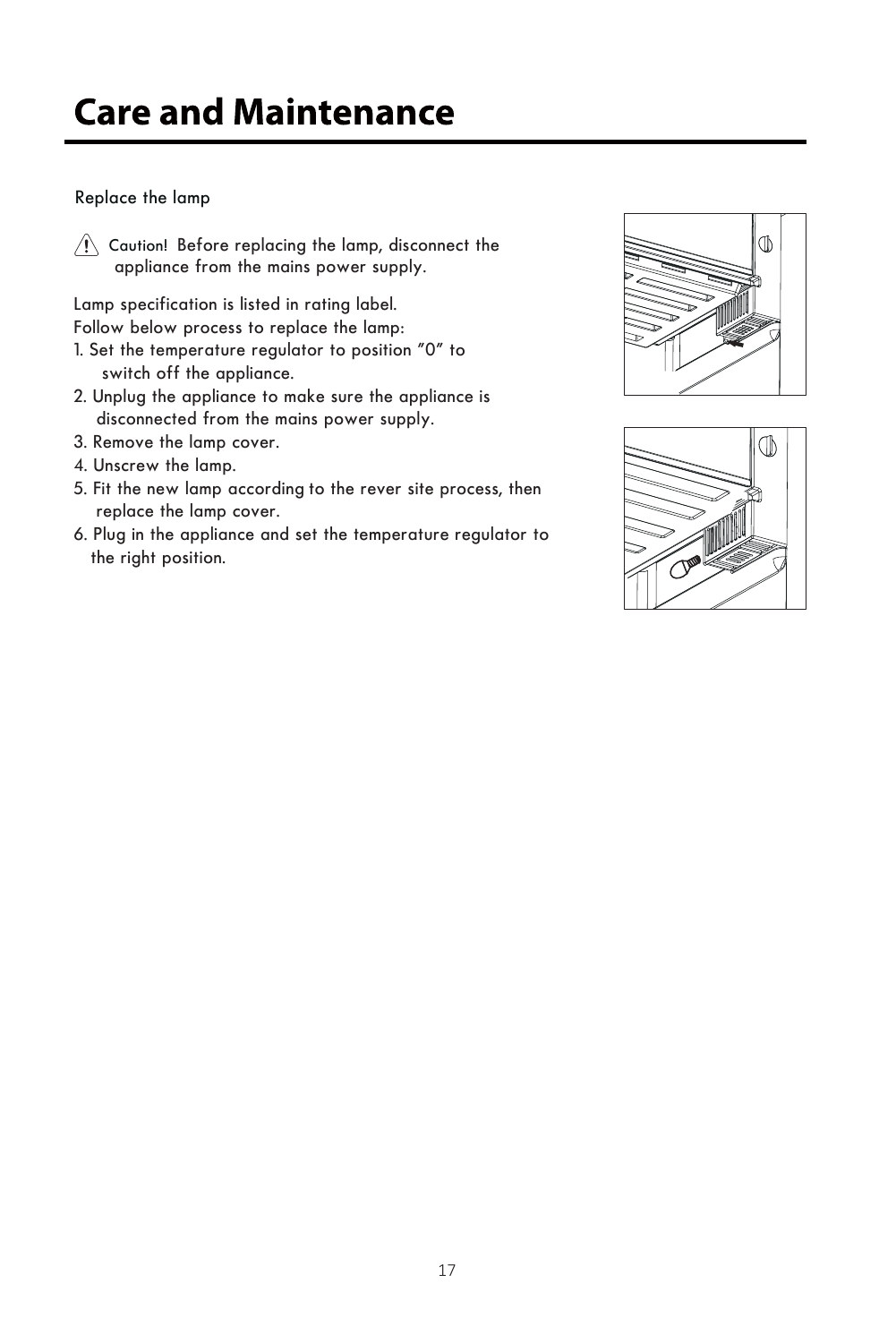## **Technical Specifications**

Model: G113BF15 Group: 2 (Refrigerator) Product dimension WxDxH : 500mm x 840mm x 560mm Total gross volume: 113L Total storage volume: 102L Climate class: T Rated voltage: 220-240V. Rated Frequency: 50Hz Rated Current: 0.55A Star Rating:1 Energy consumption: 295 kWh per year











Instructions